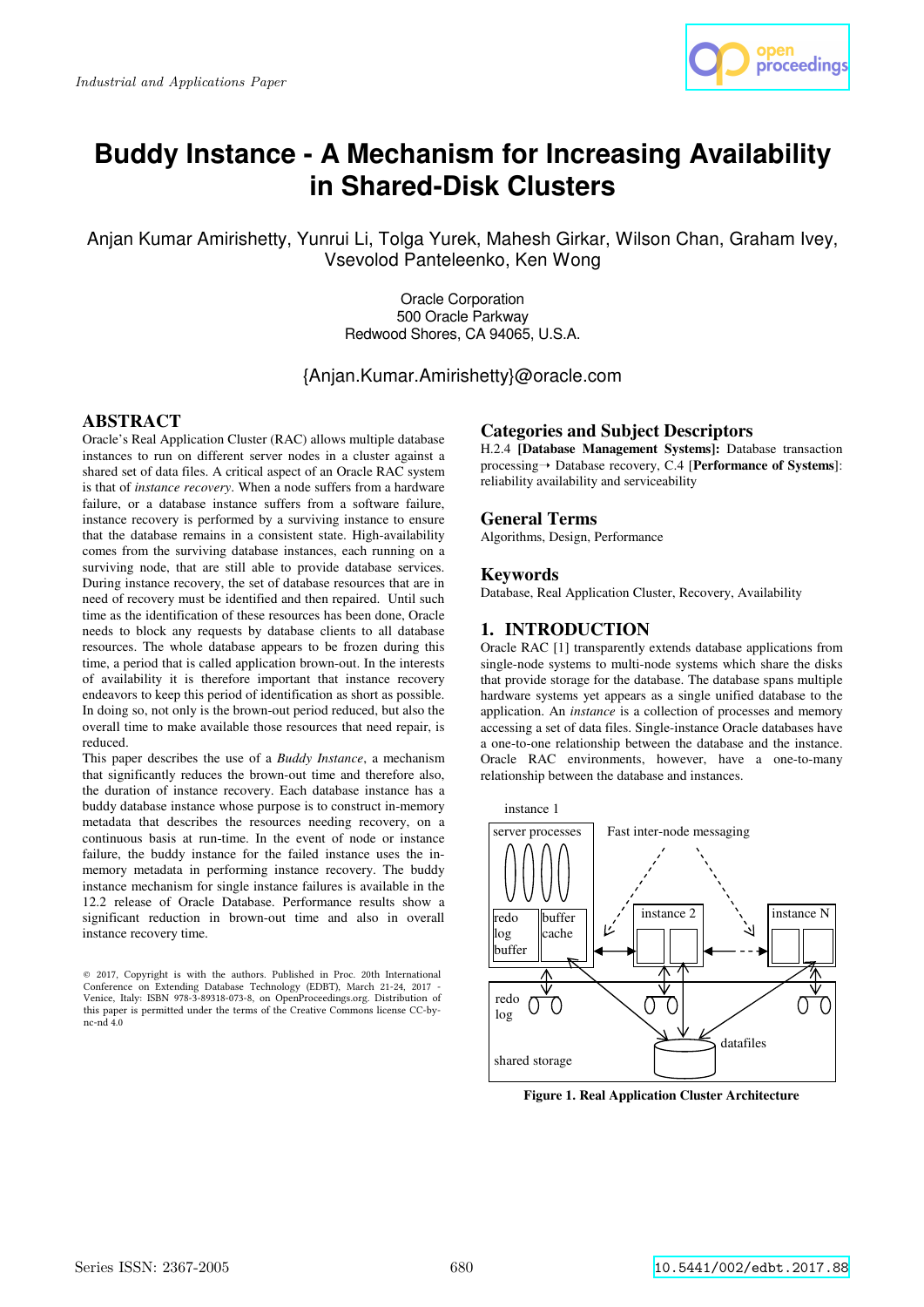An interconnect serves as the communication path between each node in the cluster database. Each Oracle instance uses the interconnect to exchange messages that synchronize each instance's use of shared resources.

RAC is so called since it transparently allows any database application to run on a cluster without requiring any application changes. RAC improves application performance since the application is executed in parallel across multiple systems. RAC also improves availability since the application is available as long as at least one of the cluster nodes is alive.

Each database instance in RAC has its own redo log. The redo log is a set of files that records all the changes to the database that have been made by the instance.

An Oracle RAC database is a shared everything database. All data files and redo log files must reside on cluster-aware shared disks so that all the instances can access these storage components.

In Oracle RAC, Cache Fusion [3] allows the data blocks to be shipped directly between Oracle instances through fast inter-node messaging, without requiring expensive disk I/O. Oracle instances therefore directly share the contents of their volatile buffer caches [8], resulting in a *shared-cache* clustered database architecture.

When some but not all instances of an Oracle RAC database fail, instance recovery is performed automatically by a surviving instance in the cluster. Instance recovery ensures that the database is in a consistent state after such a failure.

Instance recovery is done in two phases. The first phase, *cache recovery* or *rolling forward* [7], involves reapplying (or rolling forward) all necessary changes recorded in the redo log to the data blocks of data files. After cache recovery, data files could contain the changes of transactions that had not yet been committed at the time of failure.

The second phase of instance recovery, *transaction recovery* or *rolling back* [7], uses changes recorded in the undo segment to roll back uncommitted changes in data blocks. After transaction recovery, data files reflect a transactionally-consistent image of the database at the time of failure.



#### **Figure 2. Recovery Phases: Cache Recovery and Transaction Recovery**

Cache recovery must scan the redo log of each failed instance to recover the data blocks that were lost when these instances failed. Cache recovery scans the redo log in two passes [2]. The first pass

constructs the metadata that is subsequently used by the second pass to speed-up recovery. Section 2 discusses the details of cache recovery in more detail.

The buddy instance mechanism potentially eliminates the first pass of cache recovery, thereby improving the performance of instance recovery.

Each instance in the cluster becomes a *protected instance* when another instance is designated to serve it as its *buddy instance*. As the protected instance records changes to the database in its redo log at runtime, its buddy instance proactively scans its log to build the metadata that the second pass can make use of if a failure were to happen at this moment. When the protected instance fails, its buddy instance performs cache recovery for the failed instance and uses the metadata it has accumulated to shortcut this process.

The rest of this paper is organized as follows. First, the motivation behind this new technique is described. After this, the existing two-pass recovery scheme is outlined. Then, the buddy instance mechanism that optimizes the two-pass recovery scheme for single instance failure is detailed. Following this there is a discussion on extending the buddy instance mechanism to multiinstance failure. Finally a performance study is tabled and related work is looked at.

# **2. MOTIVATING USE CASE**

A major e-retail customer of the Oracle RAC database has been impacted by application brown-out that happens during instance recovery. The vast majority of these failures were single instance failures. A mechanism was needed to improve availability by reducing the length of brown-out. It was clear that this use case was not a specific one and that any improvements made, would benefit the majority of customers using RAC.

As the number of nodes increase in Oracle RAC database, probability of node failure increases and there is a need to perform instance recovery in a seamless manner, without affecting the database throughput.

The result was the buddy instance functionality, made available in the 12.2 release of Oracle Database.

# **3. CACHE RECOVERY**

Each Oracle RAC instance is configured with its own cache of disk buffers which together, form a global buffer cache. In order to maintain cache coherency across this, global resource control is needed. The Global Cache Service (GCS) [3] tracks and maintains the locations and access modes of all data blocks in the global cache thereby maintaining the consistency of the database at the cluster level. Database blocks accessed concurrently by cluster instances have corresponding GCS resources to ensure the same data block is not updated without coordination across different instances.

GCS adopts a distributed architecture. Each instance shares the responsibility of managing a subset of the global cache. GCS maintains the status of global cache resources to ensure the overall consistency of database. When one or more instances fail, Oracle needs to rebuild the global cache resource information. Only the cache resources that reside on or are mastered by the GCS on the failed instances, need to be rebuilt or re-mastered.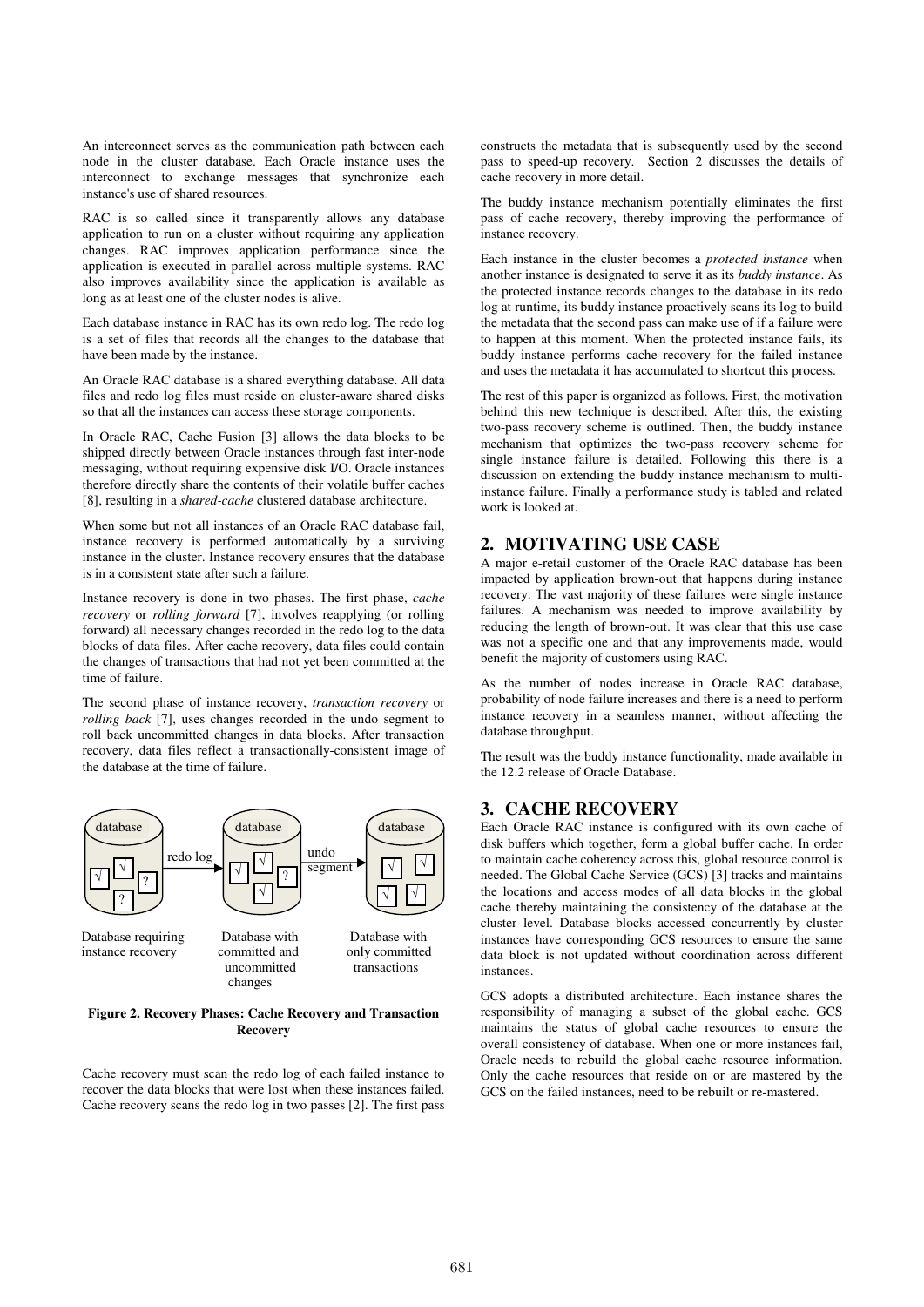# **3.1 Checkpointing**

Cache recovery uses checkpoints to determine the set of changes that must be applied to the data files. A checkpoint represents the point at which all changes to the database have been made persistent.

Each instance in Oracle has its own redo log which is effectively, an ever-growing list of redo records generated by an instance [4]. The position of each record in the redo log may be identified by its *redo byte address* (RBA) [4]. The location of the checkpoint is identified using the checkpoint RBA. This is the position in the redo log of an instance at which all changes to data blocks made by that instance are known to be on disk. Hence, recovery for that instance needs to recover only those data blocks whose redo records occur between the checkpoint RBA and the end of the log  $[4]$ .



**Figure 3. Checkpoint Position in Redo Log** 

Cache recovery must scan the redo log of each failed instance and apply the changes that occur between the marker for the last checkpoint and the end of the redo log.

### *3.1.1 Instance Checkpoint*

The low RBA for a disk buffer is the RBA corresponding to the first (in-memory) modification of the data block. Oracle Database maintains a buffer checkpoint queue [4] which contains modified buffers linked in ascending order of their *low RBA*. Each buffer header contains the value of the low RBA associated with the buffer; this value is set when the buffer is first modified. A buffer that contains a yet-to-be-changed block does not have a low RBA in its buffer header and is not linked on the checkpoint queue. After a changed buffer is written, it is unlinked from its checkpoint queue.

As buffers from the head of the queue are written to disk, the instance checkpoint (lowest low-RBA of the modified buffers) will keep advancing [4]. This lowest low-RBA is referred to as the current position of the *instance checkpoint* for the instance. The instance checkpoint advances the database checkpoint RBA as a lightweight background activity.

### *3.1.2 Database Checkpoint*

Each change in Oracle is associated with a time, known as the *system change number* (SCN). Instance checkpoint is also associated with a SCN. The *database checkpoint* in RAC is the instance checkpoint that has the lowest checkpoint SCN of all the instances.

## **3.2 Two-pass Recovery Scheme**

Instance recovery for all failed instances is triggered automatically on a surviving instance. Oracle uses a two-pass database recovery scheme [2] to recover the changes to data blocks that were lost on the failed instances. The first pass scans the redo logs of each failed instance to decide the data blocks that need to be recovered. This list of blocks is referred to as the *recovery set*. The second pass applies redo from the redo logs to the blocks in the recovery set.

A *Block Written Record* (BWR) is recorded in the redo log whenever an instance writes a block to a data file. When the first pass encounters a BWR, the corresponding data block entry in the recovery set is removed because it is known that at this point in time, the block changes have been made persistent on disk. BWRs allow instance recovery to avoid unnecessary reads of data blocks that were not modified between being written to disk and the point at which instance failure occurred. BWRs ensure that the recovery set constructed by the first pass is much smaller than the total number of blocks that were actually modified on the failed instances.

The first and second passes both start at the lowest checkpoint SCN of all failed instances. The redo records of all the failed instances are merged in SCN order. In both passes, Oracle scans the redo until the end of all redo logs for all the failed instances, proceeding through as many log files as necessary to complete cache recovery and roll forward the database to the state it was in at the time of instance failure. Because changes to blocks in the undo segment are recorded in the redo log, rolling forward the redo log also regenerates the corresponding undo blocks that contain a record of changes that need to be undone when transaction recovery is run to roll back incomplete transactions.

Oracle can initiate the first pass of the recovery process concurrently with the GCS rebuild process. After the first pass completes, the database is made available for service to applications for all but the data blocks impacted by the failure [2] (that is, for all data blocks but those in the recovery set). The buddy instance mechanism can potentially eliminate the first pass thereby making the database available for service almost immediately.

# **4. BUDDY INSTANCE MECHANISM TO HANDLE SINGLE INSTANCE FAILURES**

Under the buddy instance mechanism, each RAC instance becomes a protected instance by virtue of having a designated instance to serve as its buddy. In a two instance RAC database shown in Figure 4, instance-1 is designated to serve instance-2 as its buddy instance and instance-2 is designated to serve instance-1 as its buddy instance. This designation of buddy instances is referred to as *buddy instance map*. This is also called as *one-onone buddy instance map* as each protected instance has one designated buddy instance.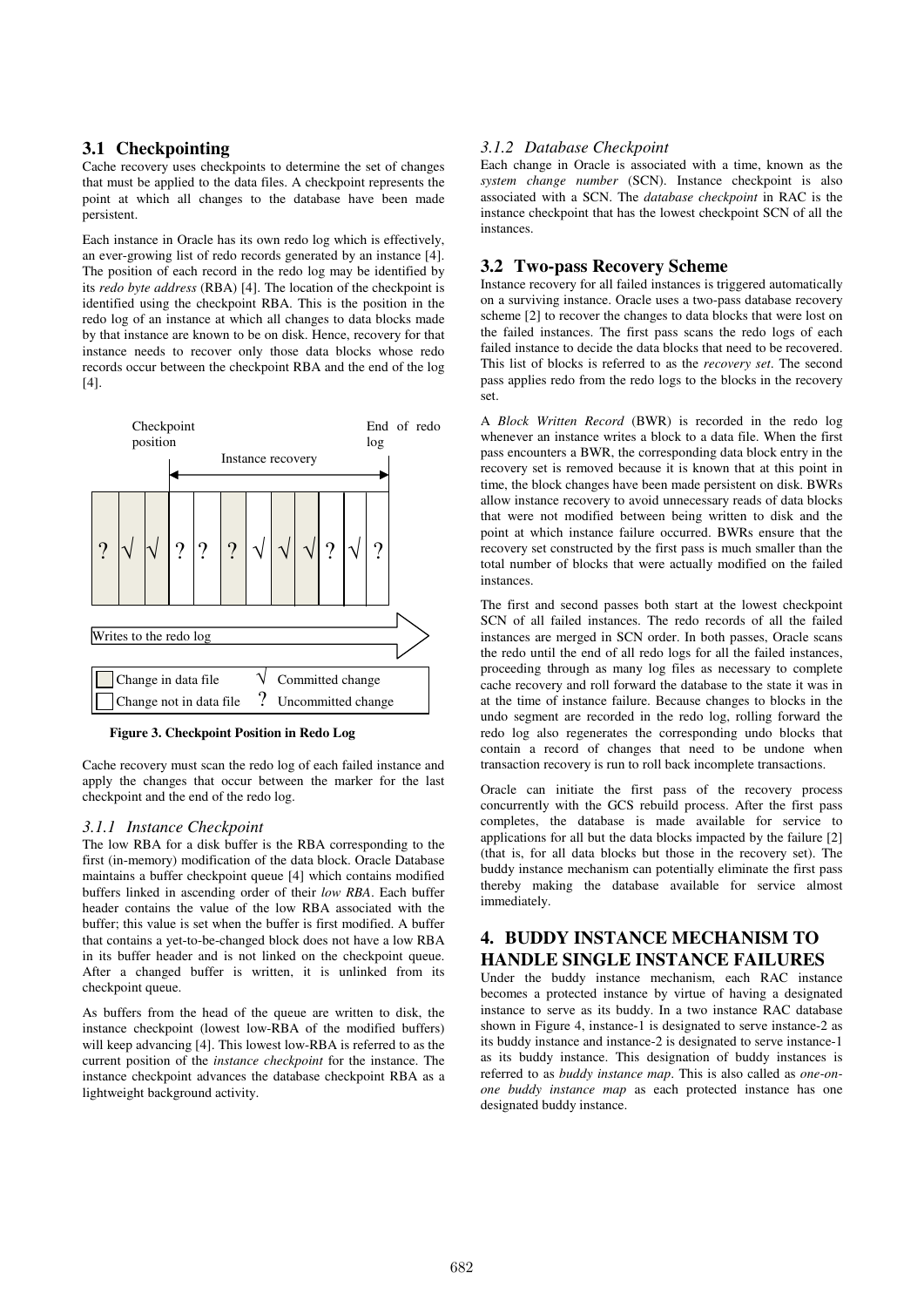As changes to the database are recorded at run-time by an instance in its redo log, a server process in its buddy instance continuously scans that redo to construct the recovery set. The server process starts at the checkpoint RBA (referred to as the s*tart RBA*) and scans the redo till the end of the log. By default, the rate at which this server process scans the redo is adjusted to the ongoing redo generation rate. This can be overridden by using the *\_buddy\_instance\_num\_read\_buffers* parameter to establish a constant redo scan rate. This parameter dictates the number of buffers, each of size 4MB, which will be read and processed approximately every three seconds. If the value of the parameter is low, the server process scans less aggressively. This results in less load on the system but has the disadvantage that the amount of work required by the first pass of instance recovery may increase.



**Figure 4. Buddy instance map in two instance RAC database** 

At regular intervals, the server process estimates the amount of time required for the first pass of instance recovery, if a crash were to happen at that time. If that amount of time is less than the value of the *\_buddy\_instance\_scan\_phase\_threshold* parameter (which has a default value of 3 seconds), the redo is not scanned.

For each block in the recovery set, Oracle maintains the *last RBA* which refers to the RBA of the last redo record that changed or created that block. If defined, this RBA must be between the start RBA and the end of the log.

### **4.1 Recovery Set Pruning**

As the checkpoint of an instance progresses, its buddy instance must advance its start RBA to that of the instance's checkpoint RBA. After advancing this, the recovery set can be pruned by removing blocks which have a last RBA that is less than the new start RBA.

### **4.2 RAC Membership Changes**

Oracle RAC Database maintains the buddy instance map and automatically updates it as and when instances join or leave the cluster. Instances can be added or taken out of an Oracle RAC system without shutting the database down. When an instance joins or leaves the cluster, the buddy instance map must be dynamically adjusted to reflect the new cluster configuration.

When instance-3 joins the Oracle RAC system shown in Figure 4, the buddy instance map is updated to that shown in Figure 5. Here, instance-1 is designated to serve instance-2 as its buddy instance, instance-2 is designated to serve instance-3 as its buddy instance and instance-3 is designated to serve instance-1 as its buddy instance.

In the similar way, when instance-3 leaves the Oracle RAC system shown in Figure 5, the buddy instance map is updated to that shown in Figure 4.



**Figure 5. Buddy instance map in three instance RAC database to handle single instance failure** 

## **4.3 Handshake with Instance Recovery**

When an instance fails, its buddy instance is asked to perform instance recovery of the failed instance. In the first pass of instance recovery, the buddy instance uses the recovery set that was constructed during run-time. If the checkpoint RBA of the recovery set that was constructed during runtime is behind the checkpoint RBA as determined by instance recovery, the buddy instance prunes the recovery set using the checkpoint RBA for instance recovery. If the buddy instance had not scanned till the end of the redo log prior to instance failure, it will do so during the first pass of instance recovery.

GCS can make the global cache available to surviving instances as soon as the recovery set is constructed by the first pass of instance recovery. Since Oracle is expected to spend significantly less in the first pass, the availability of the database is significantly increased by using the buddy instance mechanism.

# **5. EXTENDING BUDDY INSTANCE MECHANISM TO HANDLE MULTI-INSTANCE FAILURES**

The buddy instance mechanism of Oracle RAC currently handles single instance failure only. This section presents a possible implementation of the buddy instance mechanism for multiinstance failures. This does not constitute a commitment by Oracle to deliver any code or functionality and should not be relied upon in making purchasing decisions.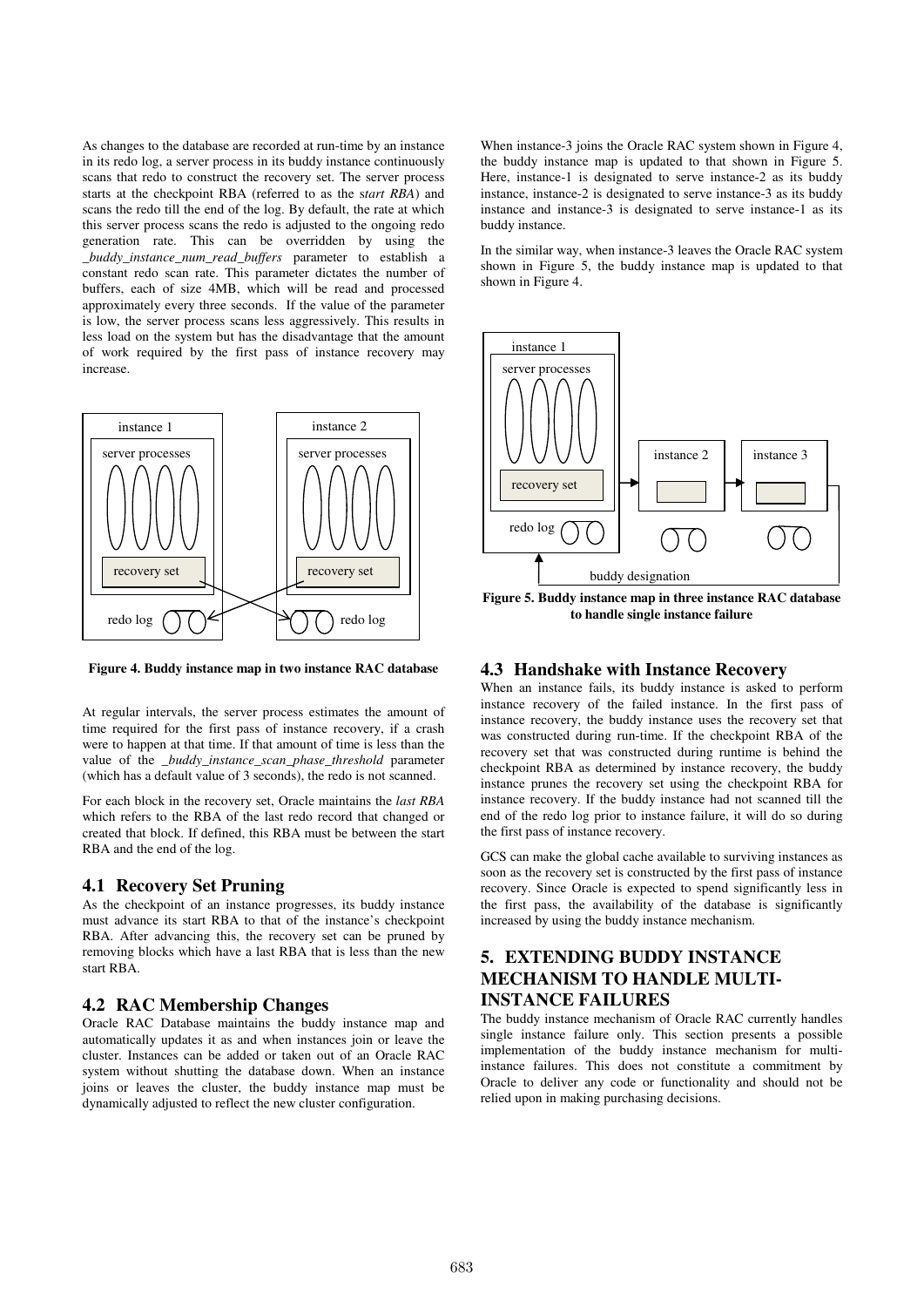One possible implementation to handle multi-instance failure is to give each protected RAC instance more than one buddy instance each continuously scanning the redo log of the protected instance during runtime to construct its recovery set. The number of instances that serve as buddies determines the degree of multiinstance failure that can be handled while fully getting the benefit of the buddy instance mechanism. In a RAC of n-instances, each instance can have up to (n-1) buddies.

The recommended buddies for an instance depend on statistics such as number of instances that previously failed together and which instances failed together. It is possible for Oracle Database to recommend the buddies for each of the RAC instances based on the statistics that were collected during previous instance failures.



**Figure 6. Buddy instance map in three instance RAC database to handle multi-instance failure** 

Figure 6 shows an example of a three instance Oracle RAC system in which a single instance is protected by two buddies. This system can tolerate up to two instances failing simultaneously, while still taking advantage of the buddy instance mechanism.

### **5.1 Recovery Set Pruning**

For each protected RAC instance, all its buddy instances must perform the steps detailed in Section 4.1.

As the checkpoint of an instance progresses, all its buddy instances must advance the start RBA to that of the instance's checkpoint RBA and prune its recovery set by removing the blocks which have a last RBA that is less than the new start RBA.

### **5.2 RAC Membership Changes**

This is an extension of the RAC membership changes described in Section 4.2, where instances can be added or taken out of an Oracle RAC system without shutting the database down.

When an instance joins or leaves the cluster configuration, the buddy map needs to be updated based on the statistics that were collected during previous instance failures with the same cluster configuration.

# **5.3 Handshake with Instance Recovery**

When one or more instances fail, instance recovery is performed by a surviving buddy instance which has the recovery set for the most number of failed instances. This instance is designated the *recovery instance*. Below is the sequence of events that are performed on recovery instance during the first pass of recovery.

- 1. If the recovery instance is the buddy of a failed instance and it did not scan the redo till the end of the log prior to the failure, the recovery instance needs to do so now.
- 2. If the recovery instance does not have the recovery set for a specific failed instance, it needs to receive the recovery set from the buddy of that specific instance (if there is one). If that buddy instance had not scanned the redo till the end of the log prior to the failure, the recovery instance needs to do so now.
- 3. If a failed instance does not have a surviving buddy instance, the recovery instance needs to scan the entire redo of that failed instance from the checkpoint of the failed instance to the end of the log.
- 4. The recovery instance needs to merge the recovery sets of all the failed instances.

In the Oracle RAC system shown in Figure 6, if both instance-1 and instance-2 fail, instance recovery needs to be performed by instance-3 which has the recovery set for both of the failed instances.

### **6. PERFORMANCE STUDY**

Experiments were conducted to measure the impact on database throughput and also to measure the acceleration in instance recovery.

# **6.1 Impact on Run Time Performance**

Experiments were conducted using a TPC-C workload to evaluate the impact on database throughput with the buddy instance mechanism enabled.

#### *6.1.1 Hardware Setup*

The study was conducted using an Oracle Exadata Database Machine [6] with an InfiniBand cluster interconnection for Oracle RAC servers. An X3-2 RAC configuration was used, comprising two database server nodes, each equipped with 32, 8-core Intel Xeon processors running at 2.9 GHz and 128 GB of memory.

#### *6.1.2 TPC-C Workload*

TPC-C benchmark is the industry standard for evaluating the performance of OLTP systems [5]. The setup consisted of 1000 warehouses and 512 clients.

CPU utilization at 91%, was not affected when using the buddy instance mechanism. Not surprisingly however, the number of reads of the redo log increased.

Figure 7 shows the impact on database throughput for a fullycached TPC-C workload (where the buffer cache is sized large enough to accommodate the entire database), and a partiallycached TPC-C workload (where the buffer cache is sized at approximately 20% of the database size). For a fully-cached TPC-C workload, no impact was observed on database throughput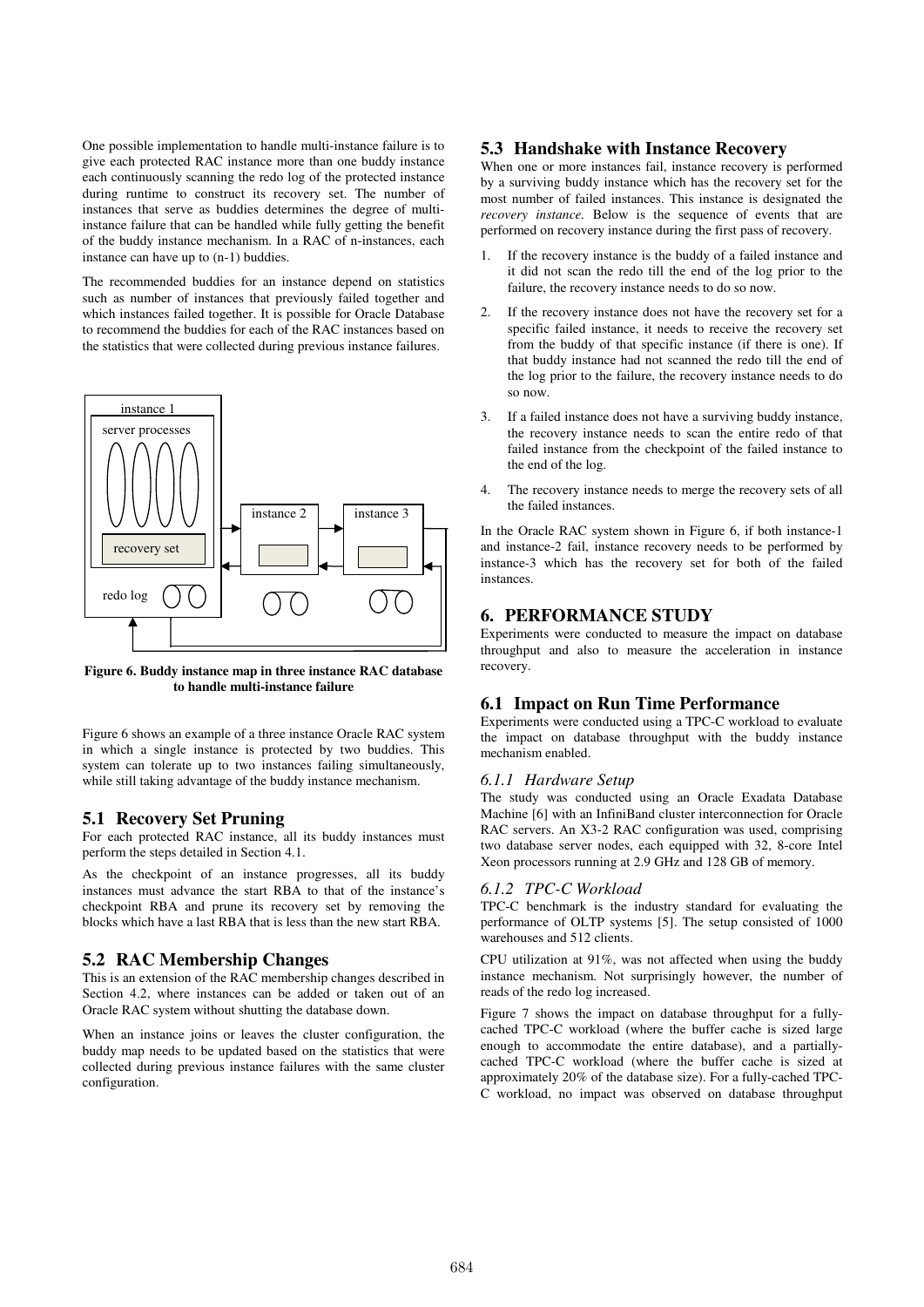when the buddy instance mechanism was enabled. Due to the nature of the workload, around 1% variation is expected across different runs. The impact on database throughput was less than 2% for the partially cached TPC-C workload.



**Figure 7. Impact on database throughput (tpmC) for a TPC-C workload** 

# **6.2 Acceleration in Instance Recovery**

### *6.2.1 Hardware Setup*

This study was also conducted using an Oracle Exadata Database Machine [6] with an InfiniBand cluster interconnection for Oracle RAC servers. An X2-8 RAC configuration was used, comprising two database server nodes, each equipped with 8, 12-core Intel Xeon processors running at 2.40 GHz, 2 TB of memory and 14 shared storage servers amounting to 200 TB total storage capacity over a Direct-to-Wire 3 x 36 port QDR (40 Gb/sec) InfiniBand interconnect.

### *6.2.2 TPC-C Workload*

The TPC-C benchmark application was run to generate a workload. The FAST\_START\_MTTR\_TARGET\_parameter [10] which affects the rate of checkpointing and hence the duration of instance recovery, was set to its default value of "0" in line with what is done on most customer systems. After running the TPC-C benchmark for 27 minutes, an instance was crashed. Figure 8 shows the time taken both by the first pass of instance recovery and the time taken overall by instance recovery. The time taken for instance recovery as a whole has been reduced because of the decrease in the time taken for the first pass.

Without making use of the buddy instance, instance recovery spent 130 seconds in its first pass when the second pass needed to apply 11.5 GB of redo. By comparison, when using the buddy instance mechanism, instance recovery spent only 1 second in its first pass when the second pass needed to apply a similar amount of redo.

Since the first pass correlates with brown-out time, the time that the database was completely unavailable to applications was reduced from 130 seconds to 1 second.



**Figure 8. Elapsed times (seconds) for a TPC-C workload** 

### *6.2.3 Results for a Commercial Workload*

The experiment was repeated using a real customer workload. The database consisted of 31 tables and 35 indexes. The total on-disk size of the database was approximately 200GB. This workload generated redo by having multiple concurrent users repeatedly perform updates and inserts into their own tables. An instance was then crashed. Figure 9 shows the time taken by the first pass and the time taken overall for instance recovery. This experiment had set the FAST\_START\_MTTR\_TARGET [10] parameter to 100.



**Figure 9. Elapsed times (seconds) for a commercial workload**